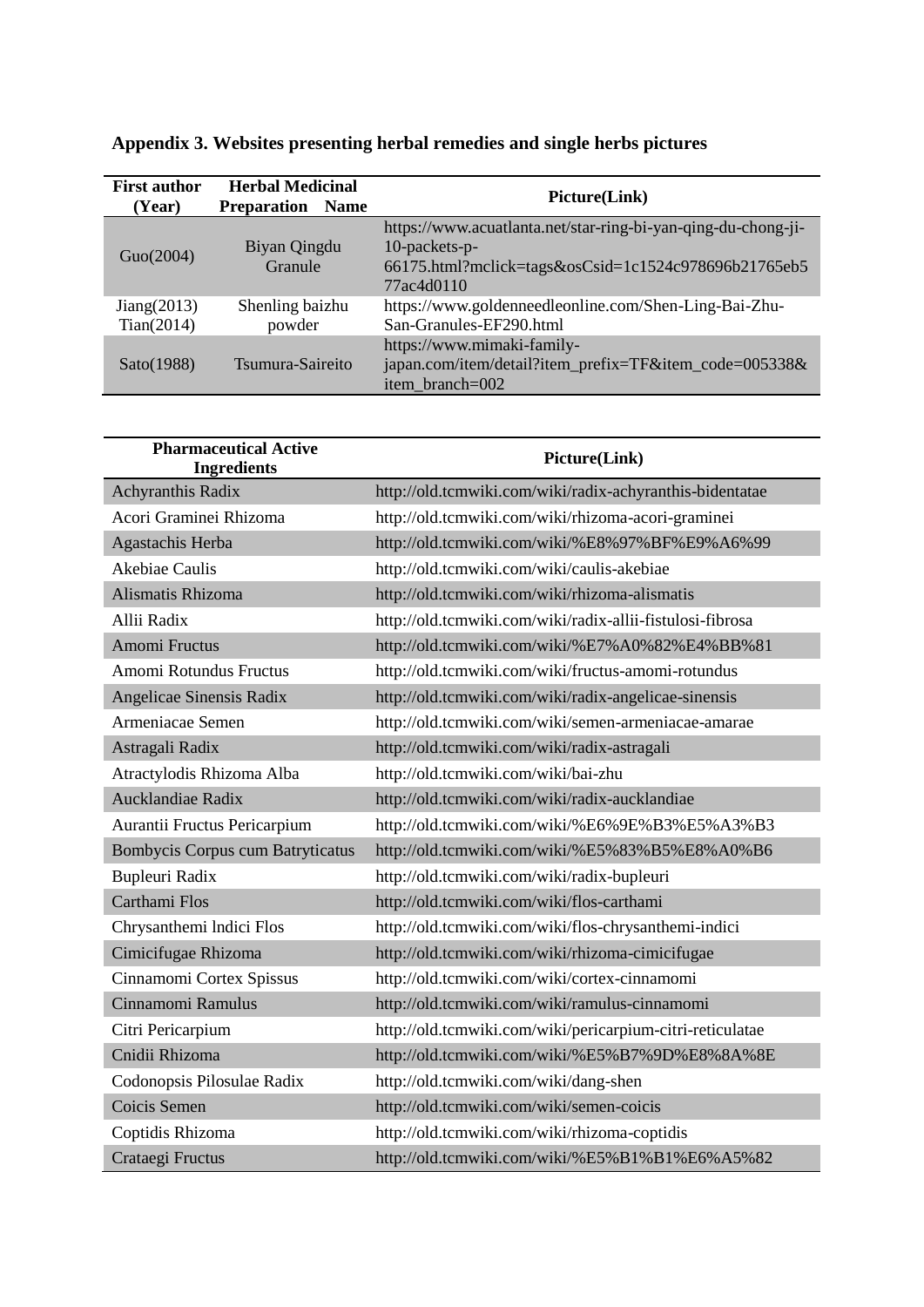| Cyperi Rhizoma                              | http://old.tcmwiki.com/wiki/rhizoma-cyperi                     |
|---------------------------------------------|----------------------------------------------------------------|
| Dioscoreae Rhizoma                          | http://old.tcmwiki.com/wiki/%E5%B1%B1%E8%97%A5                 |
| Dolichoris Semen                            | http://old.tcmwiki.com/wiki/%E7%99%BD%E6%89%81%E8<br>%B1%86    |
| <b>Forsythiae Fructus</b>                   | http://old.tcmwiki.com/wiki/fructus-forsythiae                 |
| <b>Fritillariae Bulbus</b>                  | http://old.tcmwiki.com/wiki/%E8%B2%9D%E6%AF%8D                 |
| Gardeniae Fructus                           | http://old.tcmwiki.com/wiki/fructus-gardeniae                  |
| Gentianae Radix                             | http://old.tcmwiki.com/wiki/radix-gentianae                    |
| <b>Ginseng Radix</b>                        | http://old.tcmwiki.com/wiki/ren-shen                           |
| Glycyrrhizae Radix                          | http://old.tcmwiki.com/wiki/radix-glycyrrhizae                 |
| Glycyrrhizae Radix Praeparata               | http://old.tcmwiki.com/wiki/radix-glycyrrhizae                 |
| Jujubae Fructus                             | http://old.tcmwiki.com/wiki/fructus-jujubae                    |
| Liquidambar formosana Hance                 | http://old.tcmwiki.com/wiki/%E8%98%87%E5%90%88%E9%<br>A6%99    |
| Lonicerae Flos                              | http://old.tcmwiki.com/wiki/flos-lonicerae                     |
| <b>Magnoliae Cortex</b>                     | http://old.tcmwiki.com/wiki/cortex-magnoliae-officinalis       |
| <b>Magnoliae Flos</b>                       | http://old.tcmwiki.com/wiki/xin-yi                             |
| Mentha<br>arvensis var. piperascens Makinv. | http://old.tcmwiki.com/wiki/%E8%96%84%E8%8D%B7                 |
| Mori Radicis Cortex                         | http://old.tcmwiki.com/wiki/%E6%A1%91%E7%99%BD%E7<br>%9A%AE    |
| <b>Moschiferus Moschus</b>                  | http://old.tcmwiki.com/wiki/moschus                            |
| Nelumbinis Semen                            | http://old.tcmwiki.com/wiki/semen-nelumbinis                   |
| Paeoniae Radix Alba                         | http://old.tcmwiki.com/wiki/radix-paeoniae-alba                |
| Paeoniae Radix Rubra                        | http://old.tcmwiki.com/wiki/radix-paeoniae-rubra               |
| Paridis Rhizoma                             | http://old.tcmwiki.com/wiki/rhizoma-paridis                    |
| Persicae Semen                              | http://old.tcmwiki.com/wiki/semen-persicae                     |
| Saposhnikoviae Radix                        | http://old.tcmwiki.com/wiki/%E9%98%B2%E9%A2%A8                 |
| Phellodendri Cortex                         | http://old.tcmwiki.com/wiki/cortex-phellodendri                |
| Pheretimae Corpus                           | http://old.tcmwiki.com/wiki/%E8%9A%AF%E8%9A%93%E6<br>%B3%A5    |
| Pinelliae Rhizoma                           | http://old.tcmwiki.com/wiki/rhizoma-pinelliae                  |
| Plantaginis Semen                           | http://old.tcmwiki.com/wiki/semen-plantaginis                  |
| Platycodi Radix                             | http://old.tcmwiki.com/wiki/radix-platycodi                    |
| Polyporus                                   | http://old.tcmwiki.com/wiki/polyporus                          |
| Poria(Hoelen)                               | http://old.tcmwiki.com/wiki/poria                              |
| Prunellae Spica                             | http://old.tcmwiki.com/wiki/spica-prunellae                    |
| Puerariae Radix                             | http://old.tcmwiki.com/wiki/radix-puerariae                    |
| Aconiti Lateralis Radix Praeparata          | http://old.tcmwiki.com/wiki/radix-aconiti-lateralis-praeparata |
| Radix Ilicis Pubescentis                    | http://old.tcmwiki.com/wiki/radix-ilicis-pubescentis           |
| Rehmanniae Radix                            | http://old.tcmwiki.com/wiki/radix-rehmanniae                   |
| Rehmanniae Radix Preparata                  | http://old.tcmwiki.com/wiki/%E7%86%9F%E5%9C%B0%E9<br>%BB%83    |
| Rubus parvifolius                           | http://old.tcmwiki.com/wiki/%E8%A6%86%E7%9B%86%E5              |